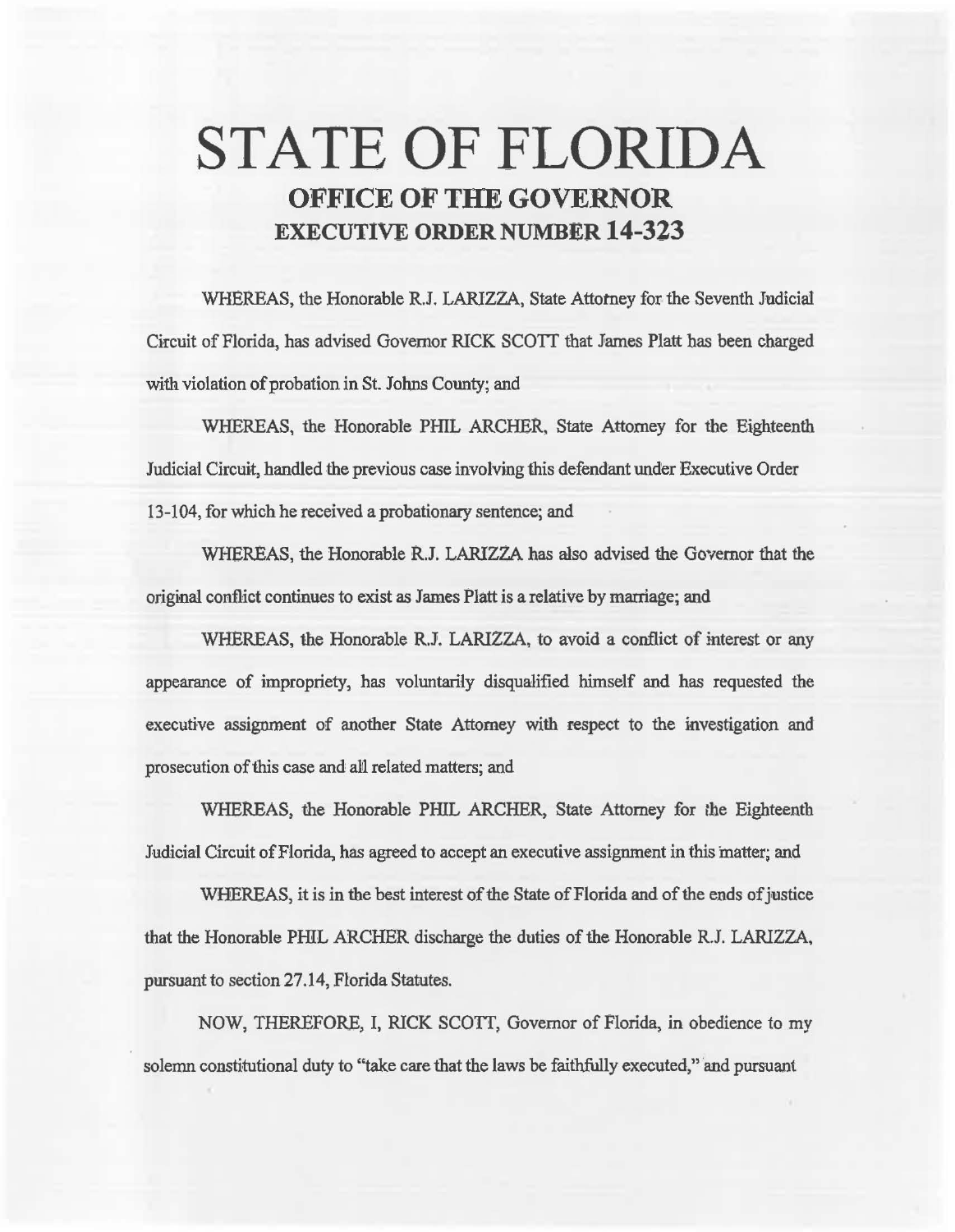to the Constitution and laws of the State of Florida, issue the following Executive Order, effective immediately:

## Section 1.

The Honorable PHIL ARCHER, State Attorney for the Eighteenth Judicial Circuit of Florida, referred to as the "Assigned State Attorney," is assigned to discharge the duties of the Honorable R.J. LARIZZA, State Attorney for the Seventh Judicial Circuit of Florida, as they relate to the investigation, prosecution and all matters related to James Platt.

### Section 2.

The Assigned State Attorney or one or more Assistant State Attorneys and Investigators, who have been designated by the Assigned State Attorney, shall proceed immediately to the Seventh Judicial Circuit of Florida, and are vested with the authority to perform the duties prescribed herein.

#### Section 3.

AU residents of the Seventh Judicial Circuit are requested, and a1l public officials are directed, to cooperate and render whatever assistance is necessary to the Assigned State Attorney, so that justice may be served.

#### Section 4.

The period of this Executive Assignment shall be for one  $(1)$  year, to and including December 22, 2015.